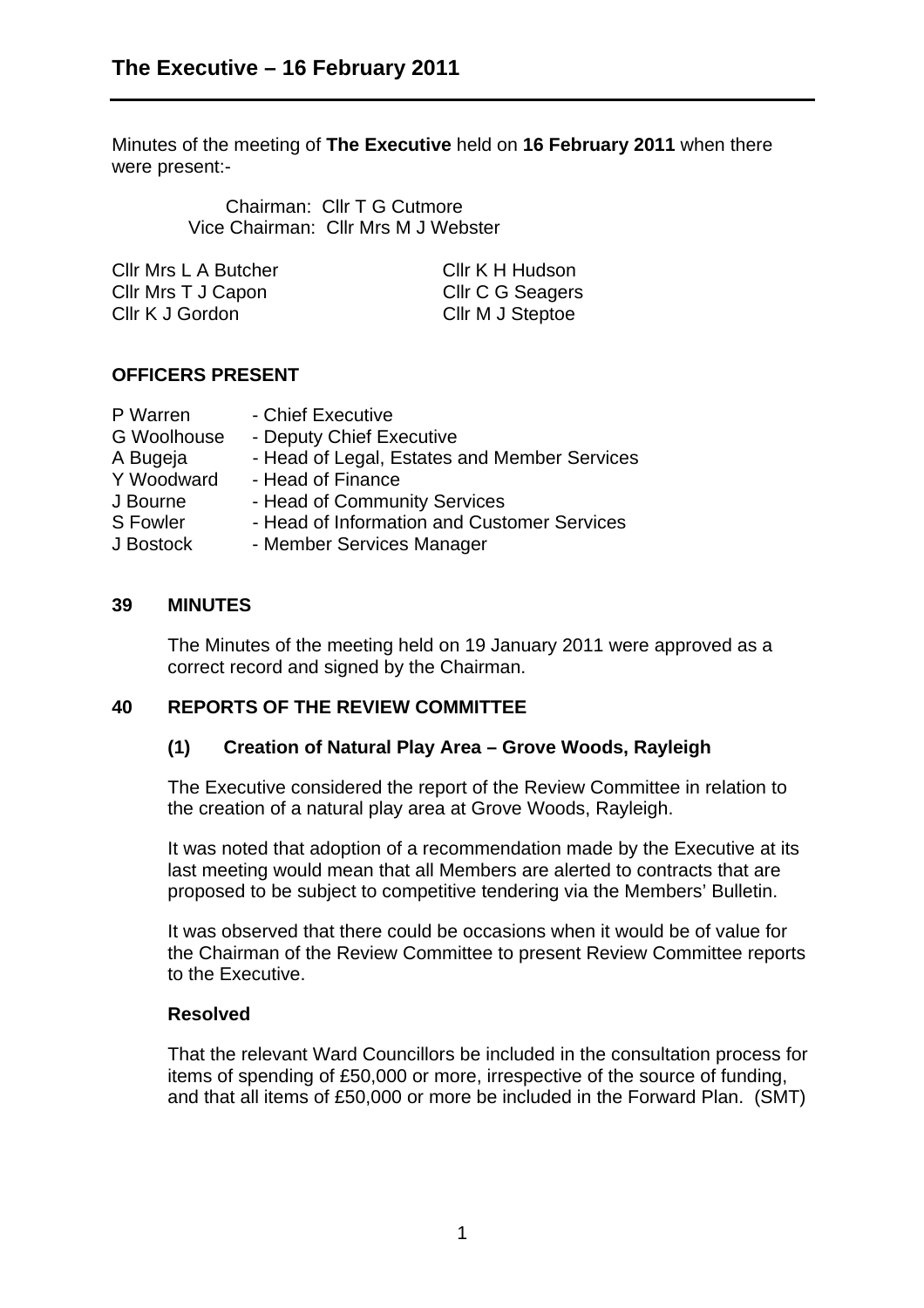# **(2) Outside Bodies**

The Executive considered the Review Committee's final report on the role of Members on Outside Bodies and the benefits to the Council/Outside Body.

In considering specific Review Committee recommendations the Executive felt that it would be appropriate to retain existing membership arrangements in respect of Activerochford; the Bradwell Local Community Liaison Council; the London Southend Airport Consultative Committee and the South Essex Environmental Protection Advisory Group. It was also felt that the Portfolio Holder covering Community Safety should be the appointee to the Castle Point and Rochford Domestic Violence Panel and that attendance at the Traffic Penalty Tribunal should end. The Springboard Home Improvement Service would run until the end of March 2011.

It was noted that, given a number of partnership arrangements are under review, some further changes to appointee arrangements could be required by the next Municipal Year.

**Recommended** to Council that, with effect from the 2011/12 Municipal Year:-

- (1) Members who are appointed to an outside body have an interest in the aims of the body and can add value to the organisation.
- (2) Any requests for new appointments be assessed to ensure that they comply with one or more of the following criteria:-
	- The aims of the organisation align to the objectives of the Authority.
	- A Service Level Agreement exists between the Council and the organisation.
	- The outside body receives funding from the Authority.
	- The outside body leases an asset from the Council.
- (3) The membership of Outside Bodies be changed on the basis set out below:-

| <b>Body</b>                                                                | Change                                                                        |
|----------------------------------------------------------------------------|-------------------------------------------------------------------------------|
| <b>Activerochford</b><br>(Currently 1 seat)                                | Should retain membership,<br>particularly in view of forthcoming<br>Olympics. |
| <b>Adult Community Learning</b><br><b>South Essex Stakeholder</b><br>Forum | Should retain membership.                                                     |

(Officer appointment)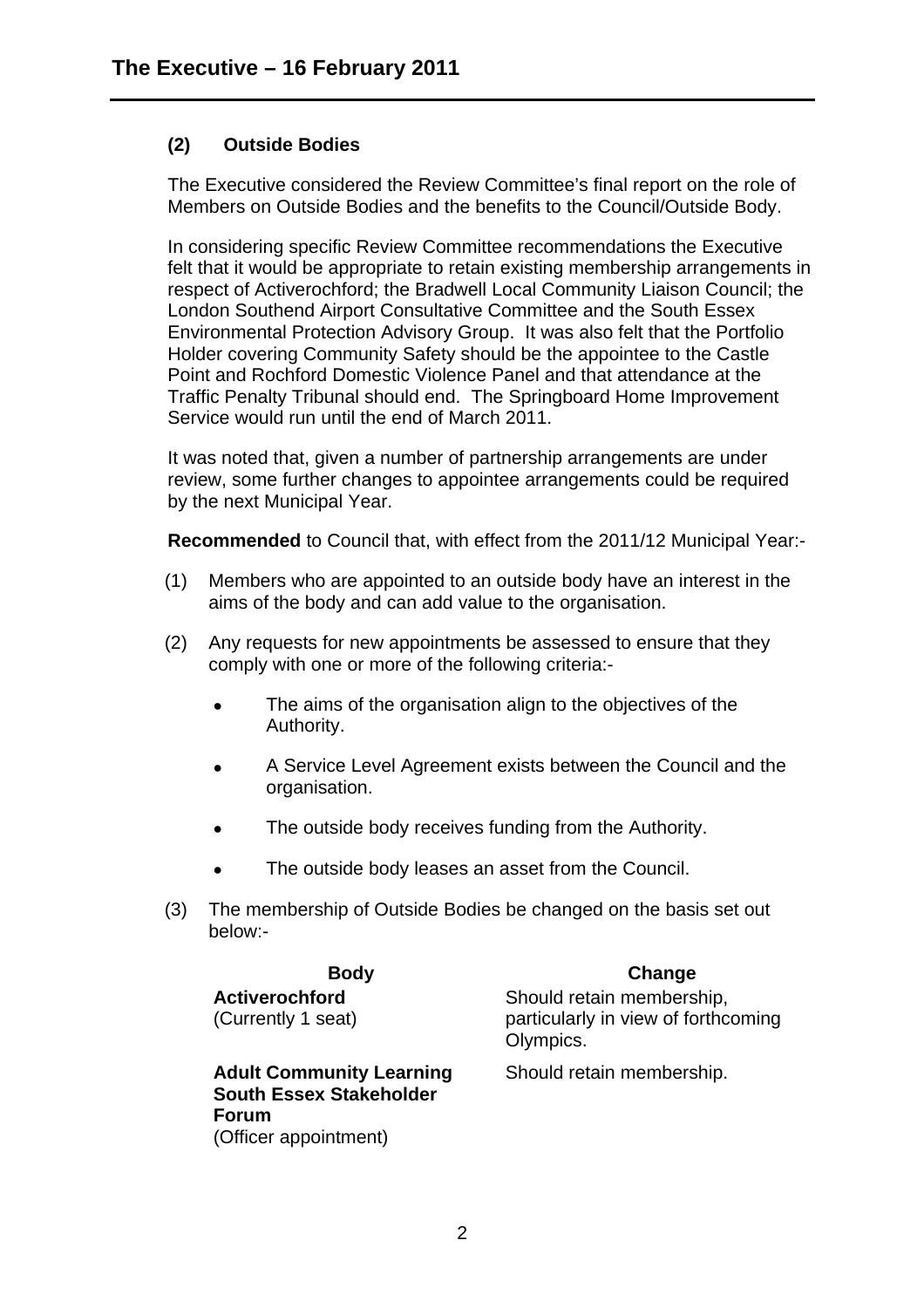| <b>Body</b>                                                                                                    | Change                                                                                                                                                                                              |
|----------------------------------------------------------------------------------------------------------------|-----------------------------------------------------------------------------------------------------------------------------------------------------------------------------------------------------|
| <b>Bradwell Local Community</b><br><b>Liaison Council</b><br>(Currently 1 seat)                                | Should retain membership so as to<br>keep a watching brief.                                                                                                                                         |
| <b>Campaign to Protect Rural</b><br><b>Essex</b><br>(Currently 1 seat)                                         | Should end membership as District is<br>represented by Parish/Town<br>Councillors.                                                                                                                  |
| <b>Castle Point and Rochford</b><br><b>Domestic Violence Panel</b><br>(Currently 1 seat)                       | Should retain membership. Given that<br>addressing domestic violence is a key<br>local priority, would be appropriate for<br>the appointee to be the Portfolio<br>Holder covering Community Safety. |
| <b>Castle Point and Rochford</b><br><b>Police Community</b><br><b>Consultative Group</b><br>(Currently 1 seat) | Should be an officer appointment.                                                                                                                                                                   |
| <b>Cory Environmental Trust in</b><br><b>Rochford</b><br>(Currently 1 seat)                                    | Should retain membership.                                                                                                                                                                           |
| <b>Essex Rail Seminar</b><br>(Currently 1 seat)                                                                | Should end membership. Meeting<br>can be advertised to Members so<br>District can be represented.<br>Worthwhile for the Council to receive<br>minutes of meetings for information<br>purposes.      |
| <b>Hockley Community Centre</b><br><b>Association</b><br>(Currently 2 seats)                                   | Should retain membership.                                                                                                                                                                           |
| Local Government Association Should retain membership.<br><b>Rural Commission</b><br>(Currently 1 seat)        |                                                                                                                                                                                                     |
| Local Government Association Should retain membership.<br><b>Urban Commission</b><br>(Currently 1 seat)        |                                                                                                                                                                                                     |
| <b>London Southend Airport</b><br><b>Consultative Committee</b><br>(Currently 3 seats)                         | Should retain membership. Given<br>potential conflicts of interest it would<br>not be appropriate for Portfolio<br>Holders to be appointed.                                                         |
| <b>NACRO N.C.E. Ltd</b><br>(Officer appointment)                                                               | Should retain membership.                                                                                                                                                                           |
| <b>Rayleigh Grange Community</b><br><b>Association Governing Body</b><br>(Currently 2 seats)                   | Should retain membership.                                                                                                                                                                           |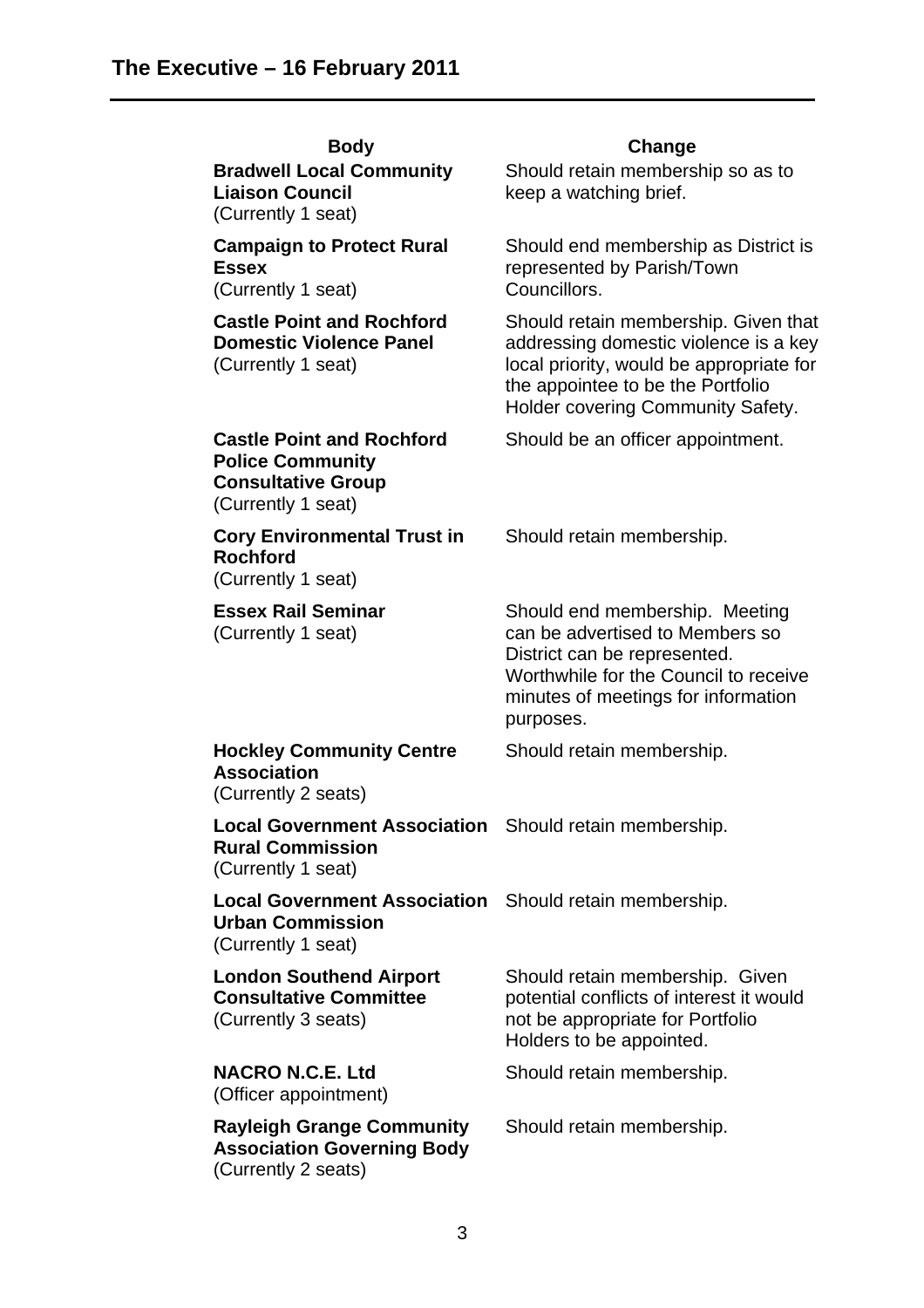| <b>Body</b><br><b>Rayleigh Mount Local</b><br><b>Committee</b><br>(Currently 1 seat)                               | Change<br>Should retain membership.                                                                   |
|--------------------------------------------------------------------------------------------------------------------|-------------------------------------------------------------------------------------------------------|
| <b>Relate South Essex</b><br>(Currently 1 seat)                                                                    | Should retain membership.                                                                             |
| <b>Rochford Hundred</b><br><b>Association of Local Councils</b><br>(Currently 1 seat)                              | Should retain membership.                                                                             |
| <b>Rochford and Rayleigh</b><br><b>Citizens Advice Bureau</b><br><b>Management Committee</b><br>(Currently 1 seat) | Should retain membership.                                                                             |
| <b>South Essex Environmental</b><br><b>Protection Advisory Group</b><br>(SEEPAG)<br>(Currently 3 seats)            | Should retain membership, the Group<br>being particularly valuable in terms of<br>liaison/networking. |
| <b>Springboard Home</b><br><b>Improvement Service Support</b><br>Group<br>(Officer appointment)                    | Should retain membership for the<br>remainder of this Municipal Year only.                            |
| <b>Traffic Penalty Tribunal</b><br>(Currently 1 seat)                                                              | Should end attendance, receiving<br>minutes as appropriate.                                           |
| <b>Warehouse Centre, Active</b><br><b>Christian Trust</b><br>(Currently 1 seat)                                    | Should end membership as now a<br>well established organisation within<br>the area. (HLEMS)           |

### **41 PERFORMANCE REPORT ON KEY PERFORMANCE INDICATORS FOR THE PERIOD OCTOBER TO DECEMBER 2010**

The Executive considered the report from the Head of Finance on key performance indicators for the third quarter of 2010/11.

Concern was expressed at the number of weeks taken from receipt of occupational therapists' recommendations to the completion of disabled facility grant works. Grant applicants were in a vulnerable position. It was noted that this subject was under scrutiny by the County Council. It was also noted that the timeframe of the current County Council tendering exercise relating to the provider of the Home Improvement Service meant that a new contract should be in place with effect from 1 April 2011. Officers were seeking information on the new contract specification and would follow up a Member suggestion on ascertaining that the qualifications of persons appointed to work for the Service are verified. It would be useful to be alerted to any cases of concern.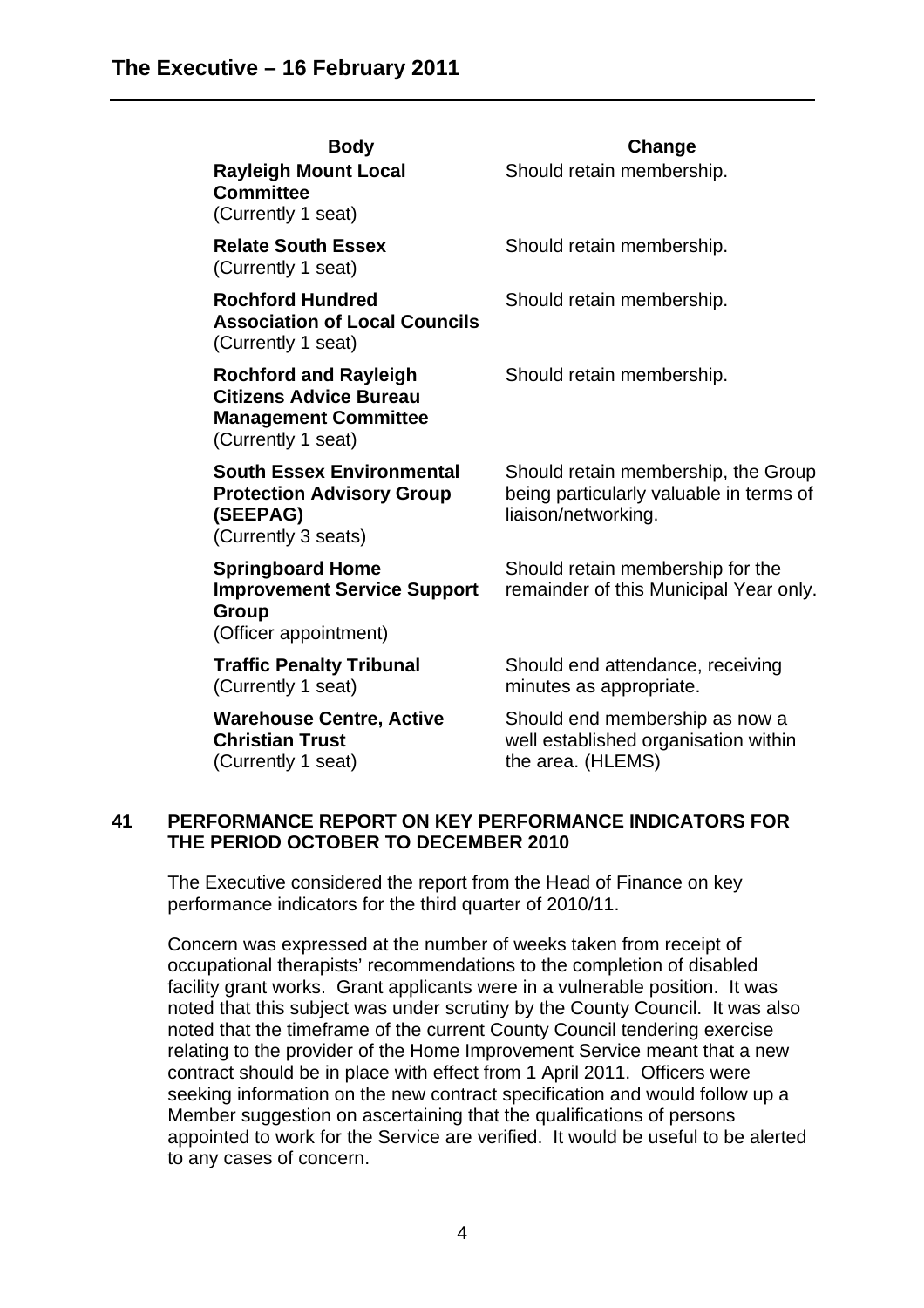The Executive concurred with the observation of the Chairman that performance in respect of the reduction in overall crime levels and the number of participants in the Rochford Business Network was good news.

## **Resolved**

That, subject to expression of concern at the number of weeks taken from receipt of Occupational Therapists' recommendations to the completion of disabled facility grant works and to noting that this subject is under scrutiny by the County Council, the progress against key performance indicators for the third quarter of 2010/11 be received. (HF)

# **42 FINANCIAL MANAGEMENT REPORT – QUARTER 3 2010/11**

The Executive considered the report of the Head of Finance on current year end forecast for the revenue budgets, financial performance on key financial indicators and the mid year Treasury Management review.

It was noted that write-offs represented 0.2% of the total collected. Factors associated with benefit write-offs and NNDR write-offs (which do not impact directly on the Council taxpayer) were also noted.

# **Resolved**

That, subject to recognising that write-offs represent 0.2% of the total collected and the factors associated with benefits write-offs and NNDR writeoffs (which do not impact directly on the Council Tax payer):-

- (1) The current year-end forecasts for the revenue budgets of the Council based on financial performance in the period April - December of the financial year 2010/11, as shown in appendix 1 of the report, be noted.
- (2) The current financial performance on key financial indicators, as shown in appendix 2 of the report, be noted.
- (3) The mid year Treasury Management review based on actual investment and borrowing activity be noted. (HF)

## **43 CAPITAL PROGRAMME MONITORING REPORT – QUARTER THREE 2010/11**

The Executive considered the report of the Head of Finance on financial progress as at the end of third quarter in completing the Capital Programme for 2010/11.

# **Resolved**

That the financial progress as at the end of Quarter 3 in completing the Capital Programme for 2010/11, which is shown in the appendix to the report, be noted. (HF)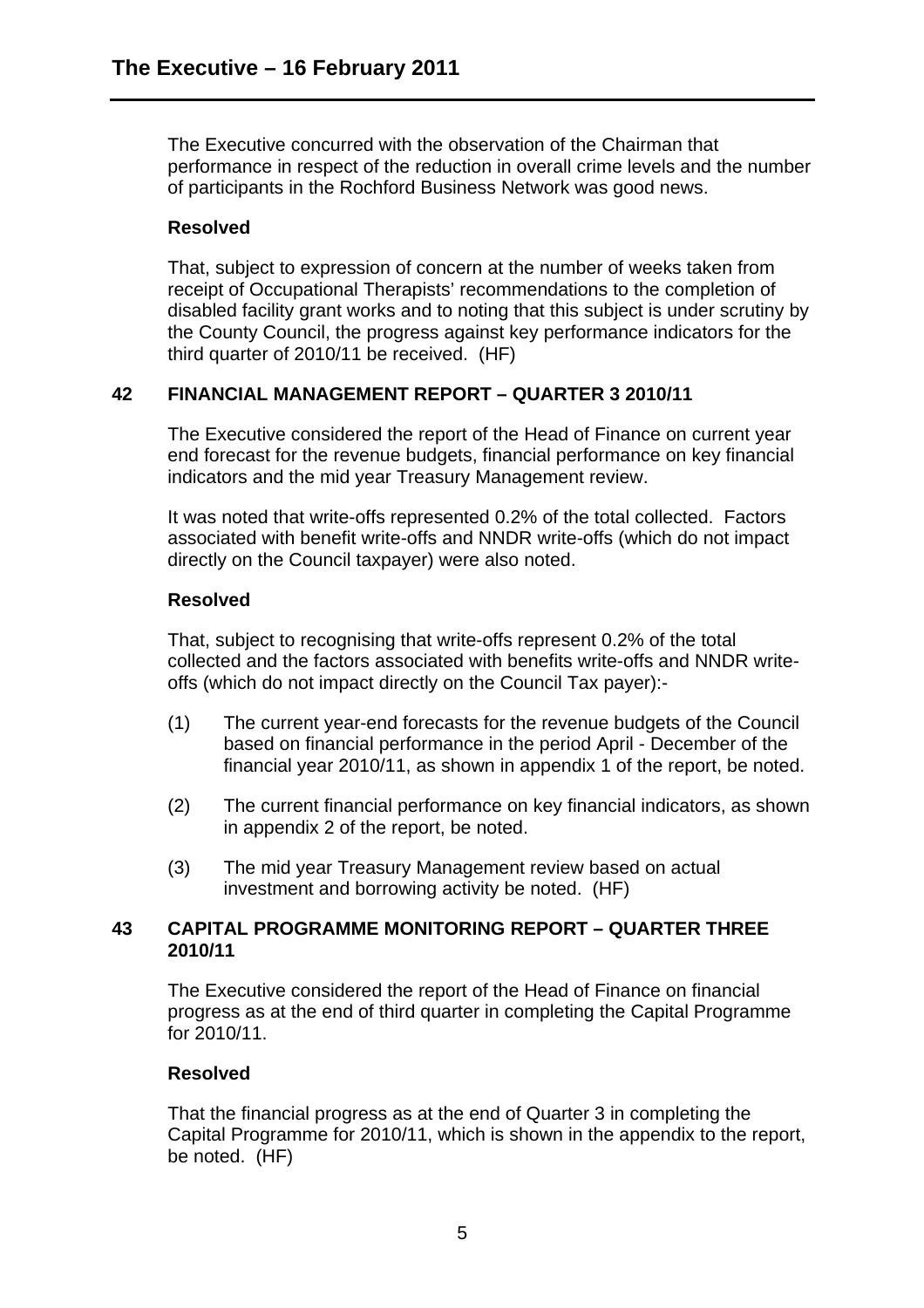## **44 ECONOMIC DEVELOPMENT STRATEGY**

Members considered the report of the Chief Executive on a revised updated version of the Economic Development Strategy. It was noted that the second paragraph on page 10 should refer to house prices being higher than the average in England and Wales.

Following approval of the revised strategy, the Portfolio Holder would be publishing an action plan. Notwithstanding that the nature of Southend-on-Sea Borough Council's offer would differ, the Portfolio Holder would be holding meetings with his counterpart in Southend.

### **Resolved**

That, subject to noting that the second paragraph on page 10 will refer to house prices being higher than the average in England and Wales, the revised Economic Development Strategy, attached at appendix 1 of the report, be agreed and adopted. (CE)

## **45 VOLUNTARY SECTOR GRANTS**

Members considered the report of the Chief Executive on the allocation of voluntary sector grants in 2011/12.

The Executive concurred with the observation of the Chairman that, under the circumstances, it would be appropriate for 2011/12 grants to be managed on the basis that every voluntary organisation in the District, regardless of size or previous grant applications, would be able to complete an application for funding.

### **Resolved**

That, for 2011/12, the voluntary sector grants fund be managed on the basis that every voluntary organisation in the District, regardless of size or previous grant applications, will be able to complete an application for funding. Final determination to be undertaken through an Advisory Group comprising the Leader, the Portfolio Holder, a Member of the opposition and two additional Members. (CE)

# **46 57 SOUTH STREET, ROCHFORD – THE WAY FORWARD**

Members considered the report of the Chief Executive on the future use of 57 South Street, Rochford.

### **Resolved**

(1) That the use of 57 South Street, Rochford for election related purposes for the short to medium term (3-5 years), with a review after 3 years, be approved.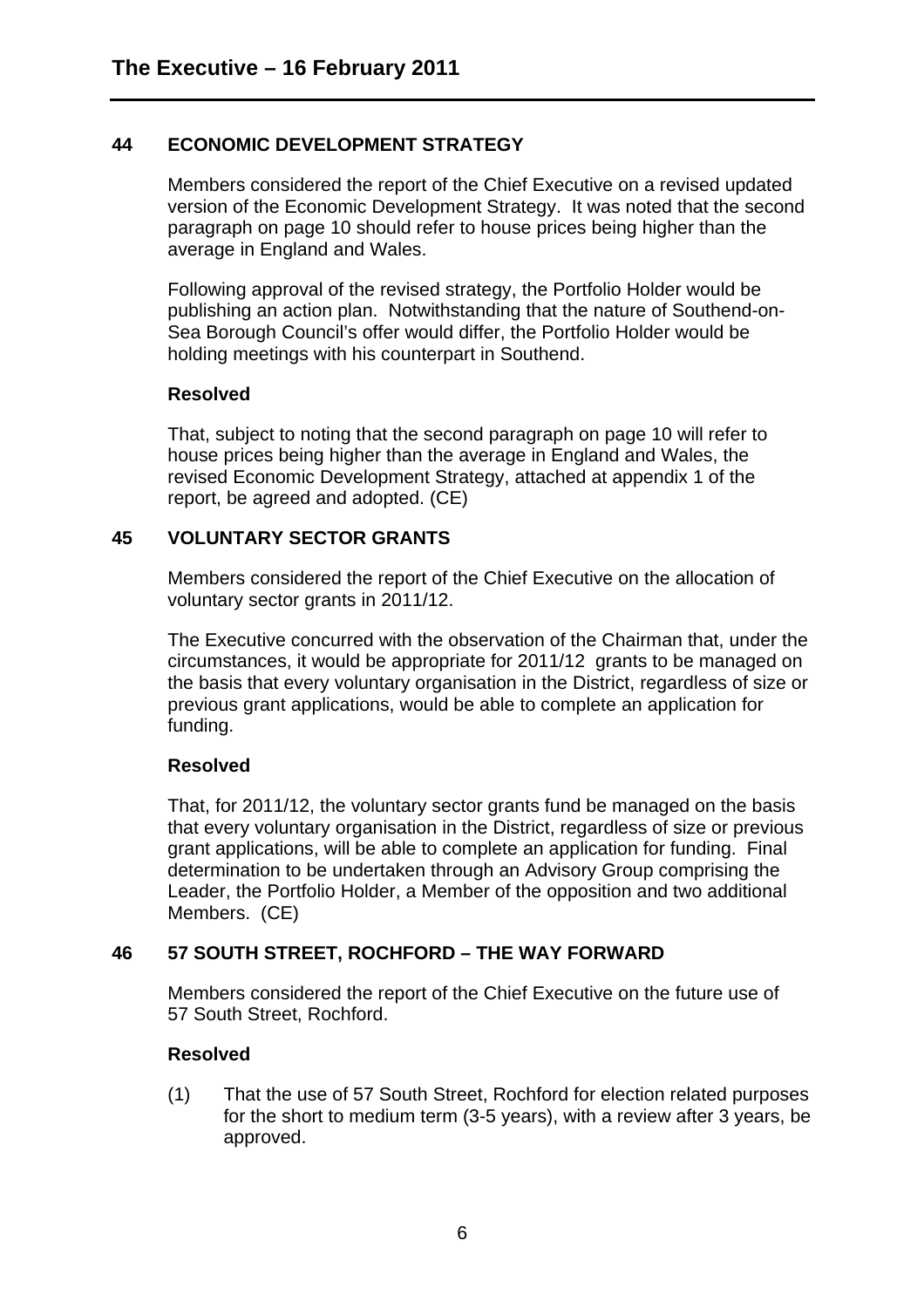(2) That officers submit a planning application for office and storage to facilitate this use. (HLEMS)

### **EXCLUSION OF THE PRESS AND PUBLIC**

#### **Resolved**

That the press and public be excluded from the meeting for the remaining business on the grounds that exempt information as defined in paragraph 3 of part 1 of Schedule 12A of the Local Government Act 1972 would be disclosed.

### **47 OFFICE CLEANING CONTRACT**

The Executive considered the exempt report of the Head of Legal, Estates and Member Services on the office cleaning contract.

The Portfolio Holder for Finance and Resources observed that the proposals would bring some certainty.

#### **Resolved**

- (1) That a new cleaning contract be let to Mayfield Cleaning Ltd for a period of four years from 1 April 2011, to provide cleaning services to the offices at Rochford and Rayleigh, including the outside windows and the Windmill on the basis of the price arrangement set out in the exempt report.
- (2) That annual budget provision be made during the four years to cover the cost of incidentals such as bacterial hand wash, staff kitchen hygiene materials and recycle bin liners at £3,000 in 2011-12.
- (3) That a one off budget provision of £5,500 be made in 2011-12 as the set up cost of the office recycling scheme. (HLEMS)

### **48 ICT CONTRACT JOINT PROCUREMENT**

The Executive considered the exempt report of the Head of Information and Customer Services on naming the Council in the ICT contract OJEU Notice and making further decisions at specific stages of this joint procurement project.

It was noted that, given its specialist resource, Braintree District Council was leading on the procurement process. Colchester Borough Council had led on the application for grant funding from Improvement East. A soft market testing exercise had indicated that approximately 15-20% could be saved by the Council in taking the joint procurement route.

The Chairman confirmed that timescales were such that there may be a requirement for the Executive to convene at short notice, particularly in relation to considering service specification and evaluation criteria.